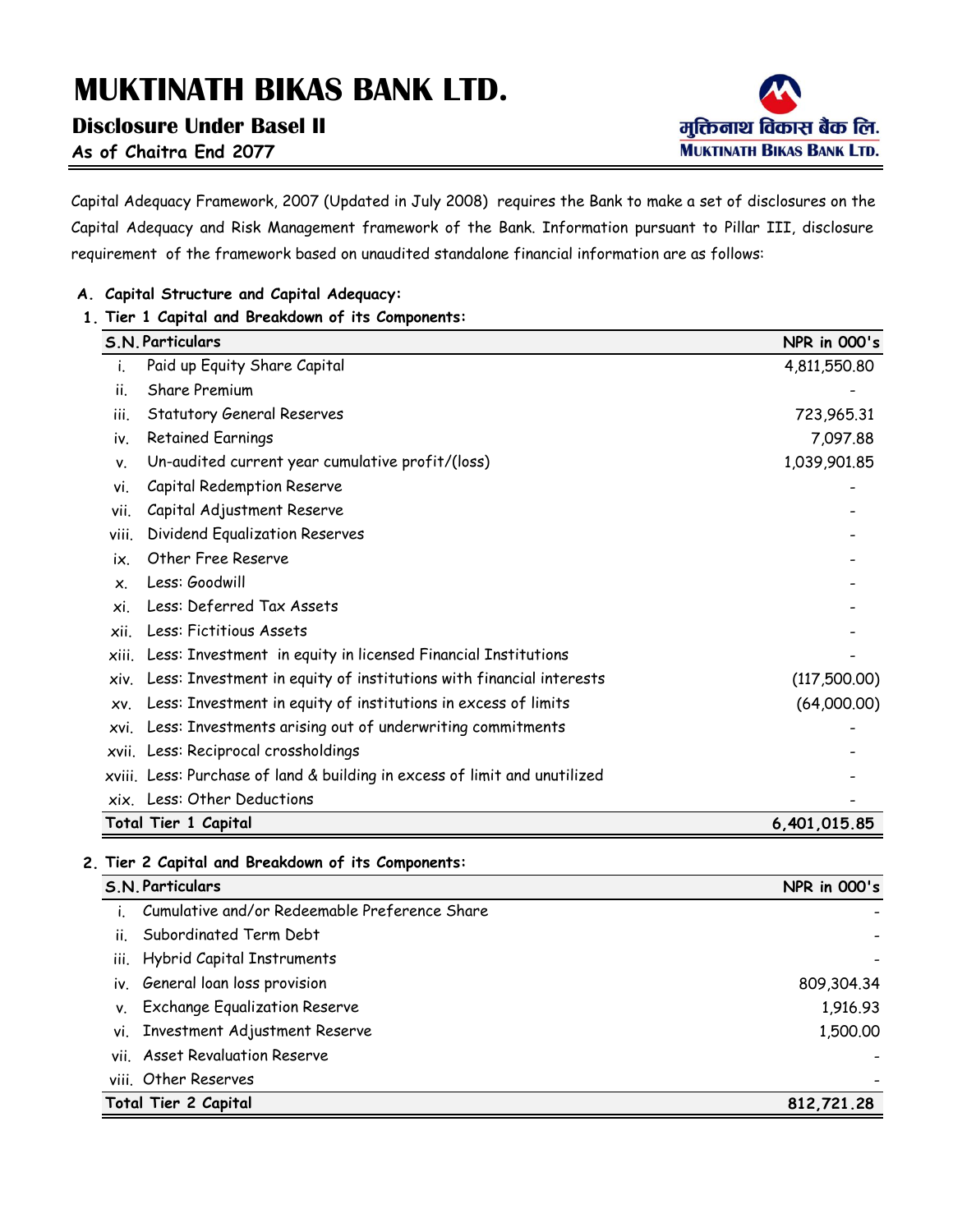### **Disclosure Under Basel II**

### **As of Chaitra End 2077**



| 3. Total Qualifying Capital                |                     |
|--------------------------------------------|---------------------|
| <b>S.N. Particulars</b>                    | <b>NPR</b> in 000's |
| i. Tier 1 Capital [Core Capital]           | 6,401,015.85        |
| ii. Tier 2 Capital [Supplementary Capital] | 812,721.28          |
| <b>Total Capital Fund</b>                  | 7,213,737.12        |

#### **4. Information on Subordinated Term Debt:**

The bank has not raised any funds through subordinate term debt.

#### **5. Deductions from Capital**

| Particulars<br>S.N.                                            | <b>NPR</b> in 000's |
|----------------------------------------------------------------|---------------------|
| Investment in equity of institutions with financial interests* | 117,500.00          |
| Investment in equity of institutions in excess of limits**     | 64,000,00           |
| <b>Total Deductions</b><br>181,500.00                          |                     |

\* Investment made in Bank's subsidiary, Muktinath Capital Limited.

\*\* Investment made in Bank's associate company, Muktinath Krishi Company Limited.

#### **6. Capital Adequacy Ratio**

|     | <b>S.N. Particulars</b>         | Percentage |
|-----|---------------------------------|------------|
|     | Tier I Capital to RWE           | $9.89\%$   |
| ii. | Tier I + Tier II Capital to RWE | $11.14\%$  |

**7. Summary of the terms, conditions and main features of all capital instruments, especially in case of subordinated term debts including hybrid capital instruments.**

The bank has not raised any funds through subordinate term debt including any hybrid capital instruments.

#### **8. Summary of Bank's internal approach to assess the adequacy of capital to support current and future activities**

The Bank has formulated Internal Capital Adequacy Assessment Process ('ICAAP') which has a sound and comprehensive policy and process for evaluating the Bank's capital commensurate with the overall risk profile, business projections and capital management strategies.

It covers the capital management policy of the Bank, set out the process for assessment of the adequacy of capital to meet regulatory requirements, support current and future activities and meet the Pillar I and material Pillar II risks to which the bank is exposed to.

The Banks develops its strategic, business and capital plans covering five year horizon. Based on this long term strategy, the annual budget of the bank is prepared considering the current economic and business outlook. These two long and short term plans ensure that adequate levels of capital and optimum mix are maintained by the Bank to support its strategy and business requirements.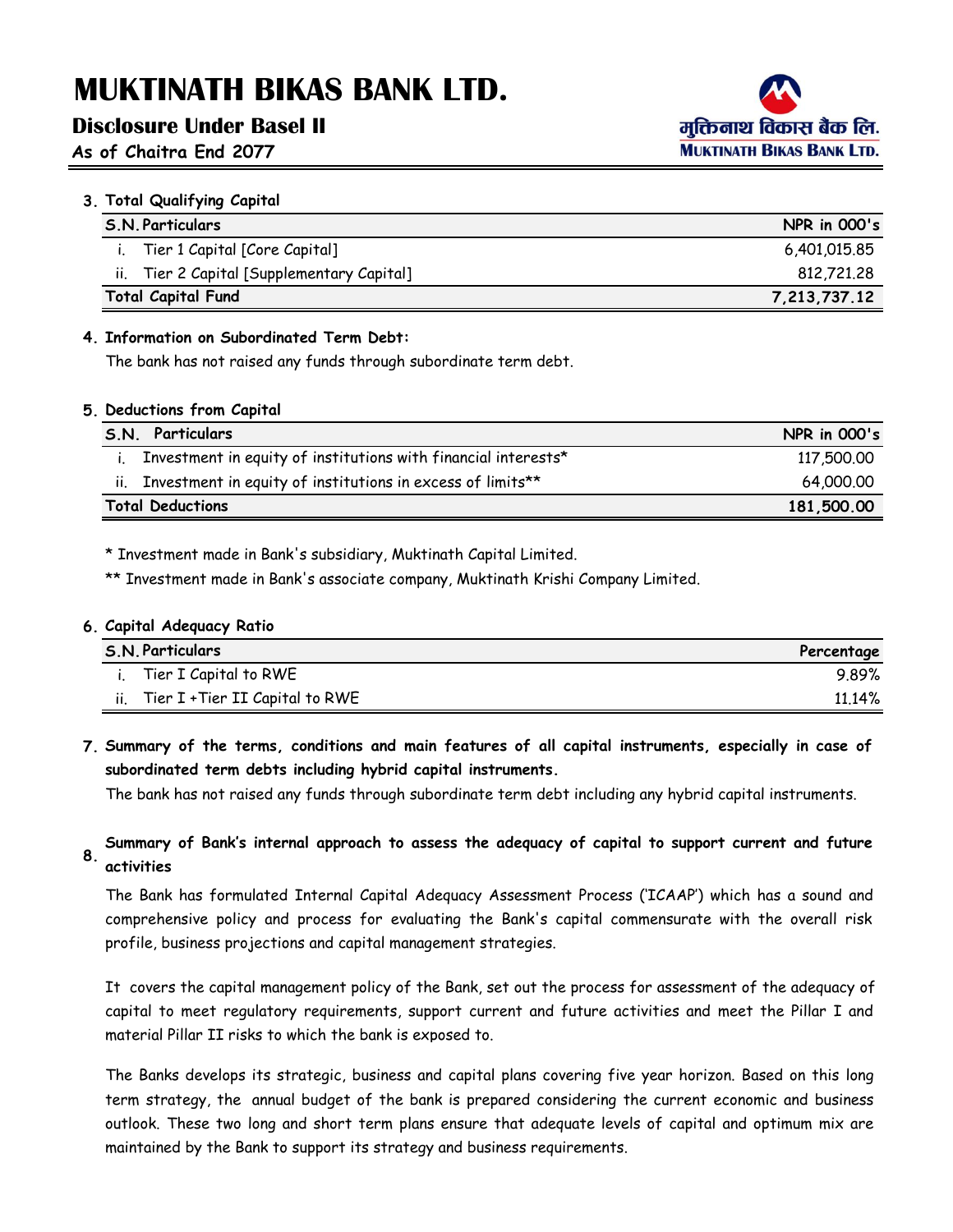### **Disclosure Under Basel II**

मक्तिनाथ विकास बैंक लि. **MUKTINATH BIKAS BANK LTD.** 

**As of Chaitra End 2077**

The Risk Management Policy along with the Liquidity Management Framework of the Bank provides the comprehensive stress testing guidelines for credit, market, liquidity and other risk faced by the Bank. Stress testing takes into account extreme but plausible scenarios to assess the bank's resilience to adverse circumstances and resultant impact on the Bank's risk profile and capital position. This ensures that the bank has robust and forward looking capital planning and risk management process. Scenario assessment such as the fall in the financial markets, a falling trend in the assets quality, volatile liquidity condition, negative changes in macroeconomic factors etc., are taken into consideration while carrying out the stress testing.

#### **B. Risk Exposures**

#### **1. Risk weighted exposures for Credit Risk, Market Risk and Operational Risk**

|      | S.N. Particulars                                          | <b>NPR</b> in 000's |
|------|-----------------------------------------------------------|---------------------|
|      | Risk Weighted Exposure for Credit Risk                    | 57,887,295.47       |
| ii.  | Risk Weighted Exposure for Operational Risk               | 3,525,436.15        |
| iii. | Risk Weighted Exposure for Market Risk                    | 30,603.41           |
|      | Total Risk Weighted Exposures before Pillar II adjustment | 61,443,335.03       |

#### **2. Risk weighted exposures under each 11 categories of Credit Risk:**

| S.N. Particulars                                | <b>NPR</b> in 000's |
|-------------------------------------------------|---------------------|
| Claims on Government & Central Bank             |                     |
| Claims on Other Official Entities<br>ii.        |                     |
| iii.<br>Claims on Banks                         | 1,246,249.99        |
| iv. Claims on Corporate and Securities Firms    | 6,958,196.29        |
| Claims on Regulatory Retail Portfolio<br>٧.     | 32,003,004.16       |
| Claims secured by Residential Properties<br>vi. | 7,202,638.74        |
| vii. Claims secured by Commercial Real Estate   | 780,698.68          |
| viii. Past Due Claims                           | 736,960.00          |
| ix. High Risk Claims                            | 3,811,266.92        |
| Other Assets<br>$\mathsf{x}$ .                  | 4,658,907.35        |
| xi. Off Balance- Sheet Items                    | 489,373.33          |
| <b>Total Credit Risk Weighted Exposures</b>     | 57,887,295.47       |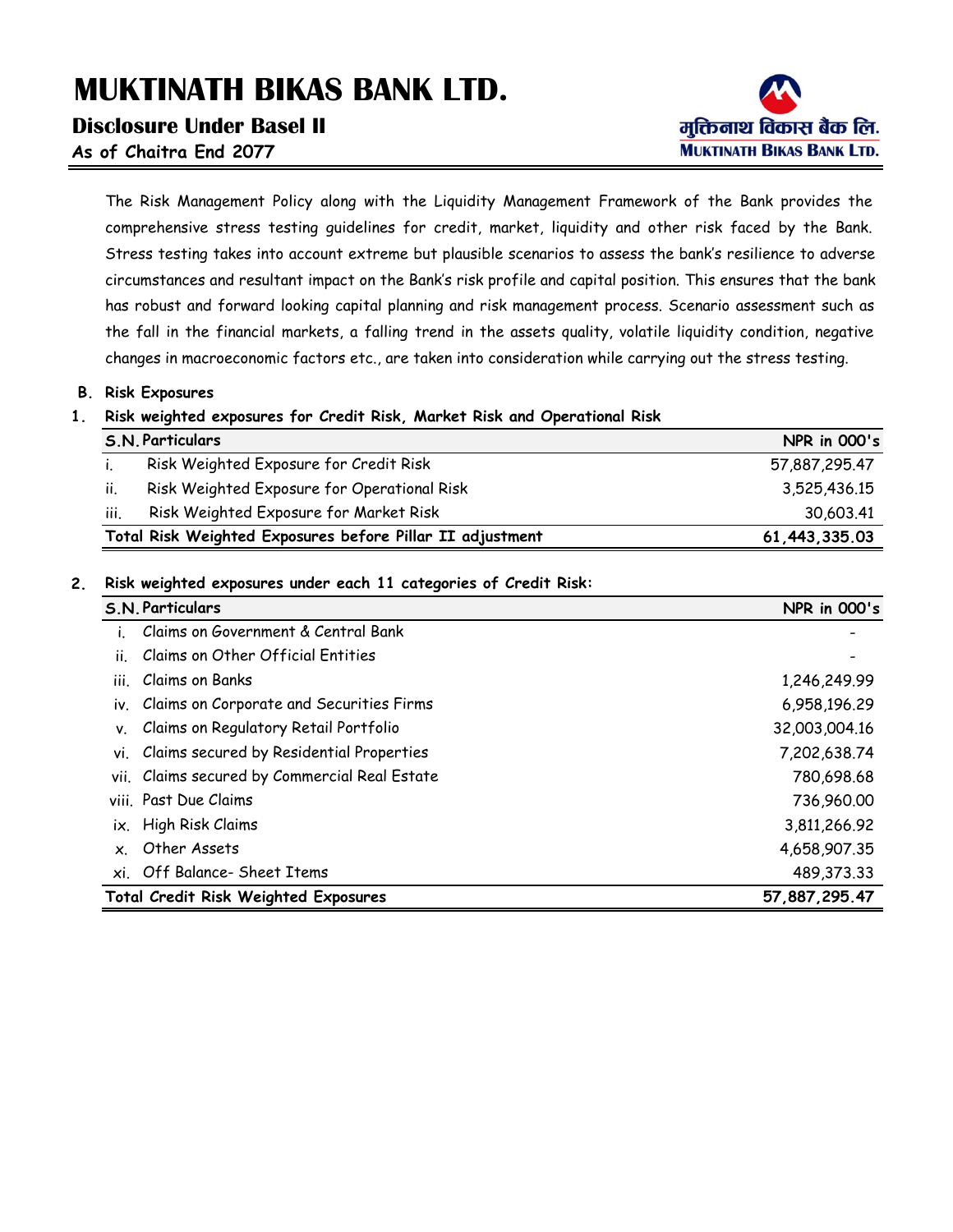**3. Types of eligible credit risk mitigants used and the benefits availed under CRM.**

# **Disclosure Under Basel II**



**As of Chaitra End 2077**

| S.N. Particulars                                                    | <b>NPR</b> in 000's                |
|---------------------------------------------------------------------|------------------------------------|
| Deposits with Banks                                                 | 570,697.66                         |
| Deposits with other banks/financial institutions<br>Ĥ.              |                                    |
| Gold<br>iii.                                                        | 370,860.28                         |
| Government and NRB Securities<br>iv.                                |                                    |
| Guarantee of Government of Nepal<br>ν.                              |                                    |
| Securities/Guarantee of other Sovereigns<br>vi.                     |                                    |
| Guarantee of Domestic Banks<br>vii                                  |                                    |
| viii. Guarantee of Multilateral Development Banks                   |                                    |
| ix. Guarantee of Foreign Banks                                      |                                    |
|                                                                     |                                    |
| <b>Total Credit Risk Mitigants</b>                                  |                                    |
| Total Risk Weighted Exposure calculation table:<br>S.N. Particulars | 941, 557.94<br><b>NPR</b> in 000's |
| Risk Weighted Exposure for Credit Risk<br>i.                        | 57,887,295.47                      |
| Risk Weighted Exposure for Operational Risk<br>ii.                  | 3,525,436.15                       |
| iii.<br>Risk Weighted Exposure for Market Risk                      | 30,603.41                          |
| Adjustments under Pillar II :<br>iv.                                |                                    |
| Y3% of gross income for Operational Risk                            | 843,279.10                         |
| Ÿ3% of RWE for risk management policies and procedures              |                                    |
| Ÿ1% of RWE for disclosure requirement                               | 1,843,300.05<br>614,433.35         |

#### **5. Amount of Non-Performing Assets (both Gross and Net)**

| Gross (in 000's) | Net (in 000's) |  |
|------------------|----------------|--|
|                  |                |  |
| 80,449.30        | 60,336.97      |  |
| 34,159.90        | 17,079.95      |  |
| 39,946.79        |                |  |
| 154,555.99       | 77,416.92      |  |
|                  |                |  |

### **6. NPA Ratios**

|     | <b>S.N. Particulars</b>     | <b>NPR</b> in 000's |
|-----|-----------------------------|---------------------|
|     | Gross NPA to Gross Advances | 0.21%               |
| ii. | Net NPA to Net Advances     | $0.11\%$            |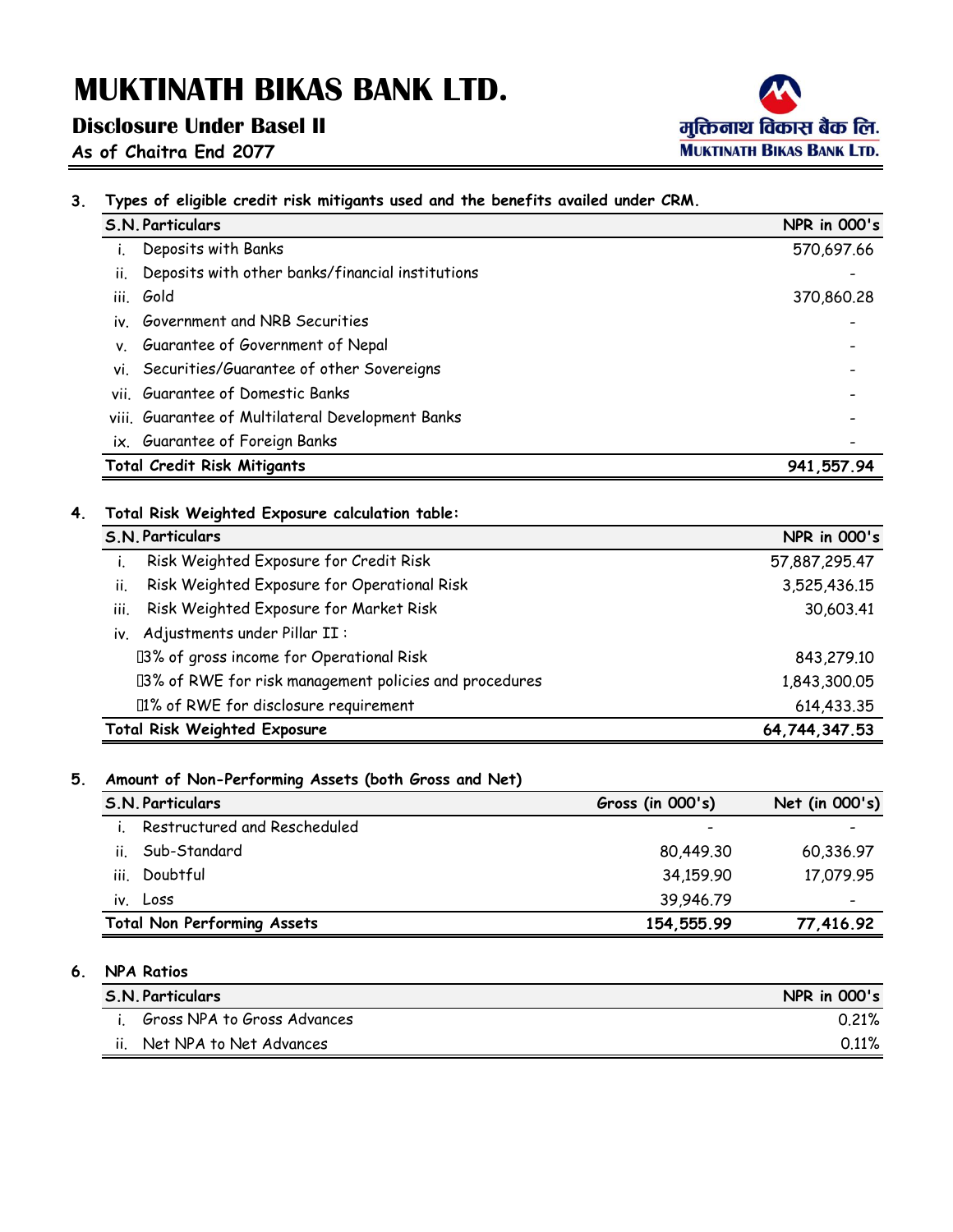# **Disclosure Under Basel II**

**As of Chaitra End 2077**



| 7. | Movement of Non-Performing Assets (Gross)                            |            |               | (in 000's)          |
|----|----------------------------------------------------------------------|------------|---------------|---------------------|
|    | <b>S.N. Particulars</b>                                              | This Qtr.  | Previous Qtr. | Change              |
|    | Non-Performing Assets (In Amt)<br>Ť.                                 | 154,555.99 | 187,978.62    | (33, 422.63)        |
|    | Non-Performing Assets (In %)<br>ii.                                  | 0.21%      | 0.30%         | $-0.09%$            |
| 8. | Write off of Loans and Interest Suspense                             |            |               |                     |
|    | <b>S.N. Particulars</b>                                              |            |               | <b>NPR</b> in 000's |
|    | Loan written off during the reporting period<br>i.                   |            |               |                     |
|    | Interest written off during the reporting period<br>ii.              |            |               |                     |
|    | Total amount written off                                             |            |               |                     |
|    |                                                                      |            |               |                     |
| 9. | Movements in Loan Loss Provisions and Interest Suspense:             |            |               | (in 000's)          |
|    | <b>S.N. Particulars</b>                                              | This Qtr.  | Previous Qtr. | Change              |
|    | Loan Loss Provisions                                                 | 927,364.97 | 891,237.14    | 36,127.83           |
|    |                                                                      |            |               |                     |
|    | <b>Interest Suspense</b><br>ii.                                      | 314,056.03 | 313,844.69    | 211.34              |
|    | 10. Details of Additional Loan Loss Provisions                       |            |               |                     |
|    | <b>S.N. Particulars</b>                                              |            |               |                     |
|    | Provisioning for Pass Loans<br>i.                                    |            |               |                     |
|    | Provisioning for Watchlist Loans<br>ii.                              |            |               |                     |
|    | Provisioning for Restructured/Rescheduled Loans<br>iii.              |            |               |                     |
|    | Provisioning for Sub-standard Loans<br>iv.                           |            |               | <b>NPR</b> in 000's |
|    | ٧.                                                                   |            |               |                     |
|    | Provisioning for Doubtful Loans<br>Provisioning for Bad Loans<br>vi. |            |               |                     |

| <b>S.N. Particulars</b>    | <b>NPR</b> in 000's |
|----------------------------|---------------------|
| Held for Trading           |                     |
| ii. Held to Maturity       | 13,605,731.35       |
| Available for sale<br>iii. | 725,006.91          |
| <b>Total Investment</b>    | 14,330,738.26       |

#### **C. Risk Management Function**

**1.** Risk management in the bank includes risk identification, measurement and assessment, and its objective is to minimize negative effects that risks can have on the financial result and capital of a Bank. Risk management strategies include the transfer of risk, avoidance of risk, reduction of the negative effect of the risk and acceptance of the consequences of a particular risk. The design of a risk management system depends among other things, on its size, capital structure, complexity of functions, technical expertise, and quality of Management Information System (MIS) and is structured to address both banking as well as nonbanking risks to maximize shareholders' value.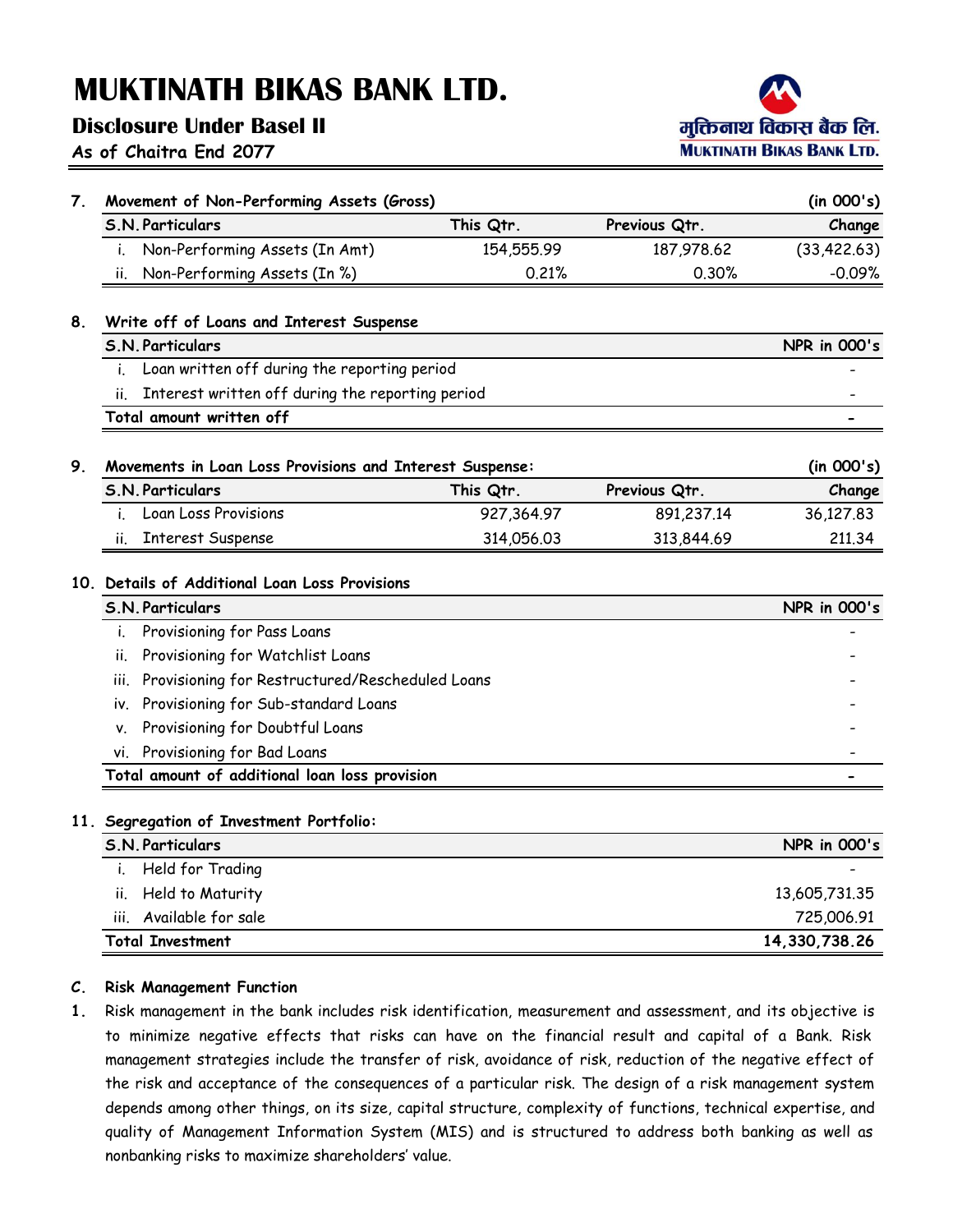# **Disclosure Under Basel II**



**As of Chaitra End 2077**



The Bank follows the following internal structure for effective Risk Management:

The bank under the direction and oversight of the Board adopts the Risk Management Policy to ensure business strategies, profitability and financial stability are in consistent with the Bank's strategies and risk appetite. The Bank separately reviews the credit risk, operation risk and market risk to ensure that the Bank operate within the risk appetite expressed by the Risk Management Framework.

### **2. Risk Management Techniques**

The Bank adopts the following techniques for these specific type of the risks:

### i. **Credit Risk**

The Bank exercises the following techniques in assessing the credit risk:

- Strict adherence to Board approved policies.
- Independent review of credit proposals by Business Development Officers and Risk Management Department.
- Well-defined delegated authority levels.
- Effective observance to post disbursal credit risk management techniques.

### ii. **Operational Risk**

The Bank has developed a framework for managing operational risk and evaluating the adequacy of capital covering the bank's appetite and tolerance for operational risk, as specified through the policies for managing this risk, including the extent and manner in which operational risk is transferred outside the bank. It also includes policies outlining the bank's approach to identifying, assessing, monitoring and controlling/mitigating the risk.